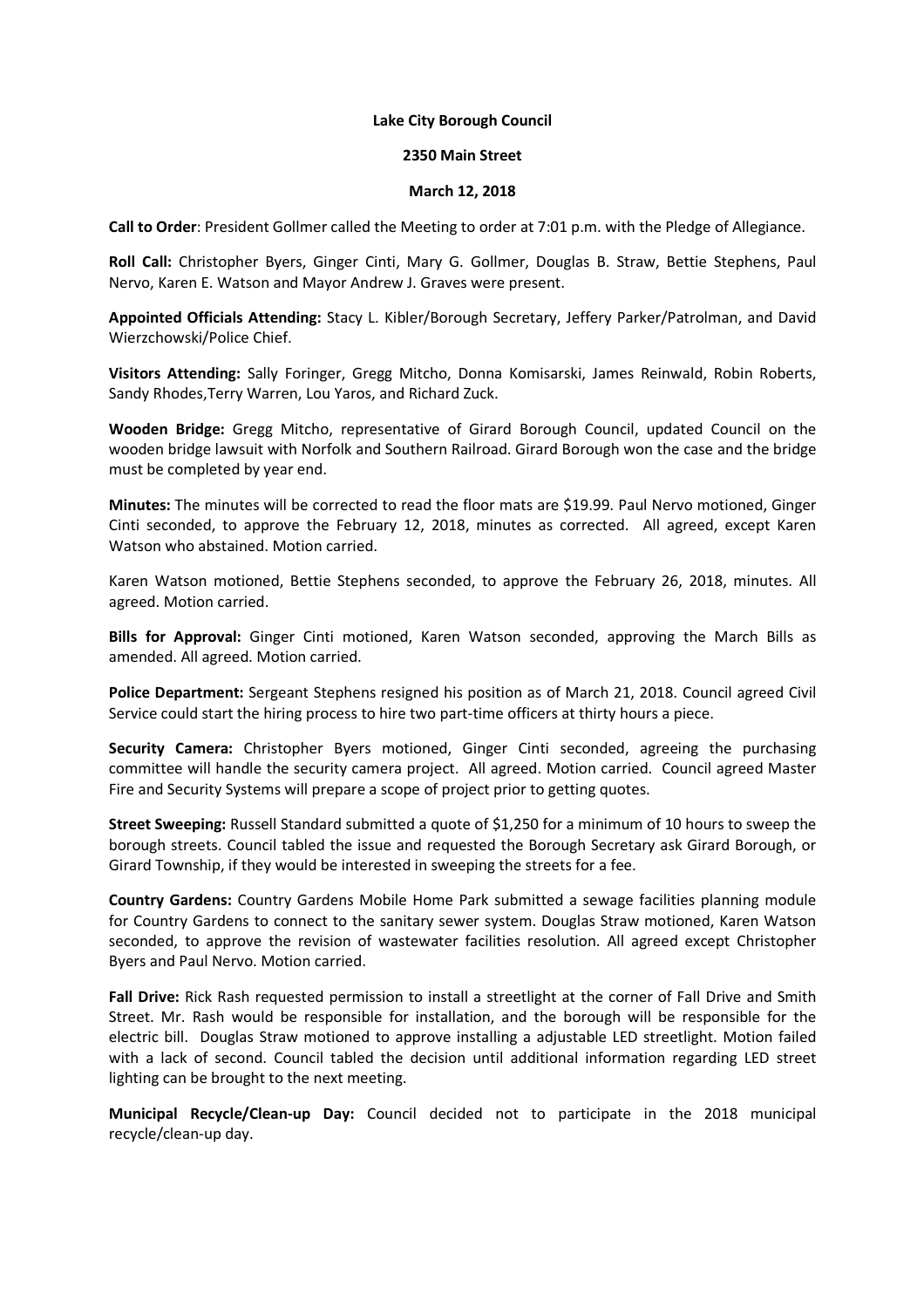**Maple Donuts:** The Engineer, after reviewing the stormwater management plan for Maple Donuts, recommended approving the plan contingent on the following:

1. Per section 1001 of the Ordinance, financial security equal to 110% of the full construction cost of the required stormwater facilities will need to be provided by the developer to the Borough. The developer shall provide an updated engineer's estimate of the full construction cost, which we will review, for the purpose of establishing the amount of financial security required. The updated amount need not necessarily include completed facilities, but must include the cost of facilities yet to be constructed.

2. Per section 1003 of the Ordinance, the developer shall execute an updated Operation and Maintenance (O&M) Agreement to provide for future maintenance of the stormwater facilities. The updated O&M Agreement must reference the supplemental PCSM Plan.

3. Per Section 1403 of the Ordinance, within 15 days of Borough approval of the SWMP, the developer shall record the SWMP and O&M Agreement. Sheet C-101A appears to contain the information necessary to be recorded, except perhaps a signature block for the recorder's office, which should be coordinated with the recorder's office.

4. We request that the developer and their contractor contact us prior to construction to arrange a preconstruction meeting, at which time we will discuss the Borough's expectations in regards to submittals, inspections, completion of the work, record drawings, and release of financial security.

Douglas Straw motioned, Bettie Stephens seconded, accepting the Stormwater Management Plan contingent on the engineer recommendations are followed. All agreed. Motion carried.

**Lake Street:** Council discussed the possibility of implementing a weight restriction on South Lake Street to prevent heavy truck traffic during the route 20 road closure. Douglas Straw motioned, Karen Watson seconded, for the engineer to complete a study on placing a weight limit on South Lake Street. The motion failed after all voted no, with the exception of Douglas Straw. Council decided not to conduct a study since enforcing the weight limit would be very difficult.

**Hazard Mitigation:** The County has developed a county-wide hazard mitigation plan. The plan recommends mitigation activities that will reduce losses to life and property affected by both natural and human-made hazards. Ginger Cinti motioned, Christopher byers seconded, to accept the Erie County 2018 Hazard Mitigation Plan Resolution. All agreed. Motion carried.

**Electric Provider:** The Manufacturer and Business Association prepared an energy cost analysis for the previous seven years which indicated a savings of 13% on average. The rates for 2018 are higher due to weather patterns. Council decided it was in borough's best interest to remain in the NRG program.

**Fire Extinguisher:** Council agreed to seek quotes for the annual extinguisher inspection and maintenance, after a extinguisher survey is completed.

**Car Cage:** A constable approached a borough employee to purchase an old police car cage. The Borough has an old cage for a Chevy Impala patrol car. The Borough Secretary will contact the constable regarding the cage and provide additional information at the next meeting.

**Cable Franchise Ordinance:** Ginger Cinti motioned, Karen Watson seconded, to advertise the cable franchise ordinance. All agreed. Motion carried.

**Sewer Authority:** The Sewer Authority submitted the sixth amendment to the lease agreement for Council approval. The amendment approves the authority to incur indebtedness for upgrades in the aggregate amount of \$5,063,240, and the borough guaranties the obligation. The agreement also requests an annual administrative expense not to exceed \$7,500 with a 5% of the annual debt service fee. Council agreed these expenses were not budgeted and the administrative expense should remain at